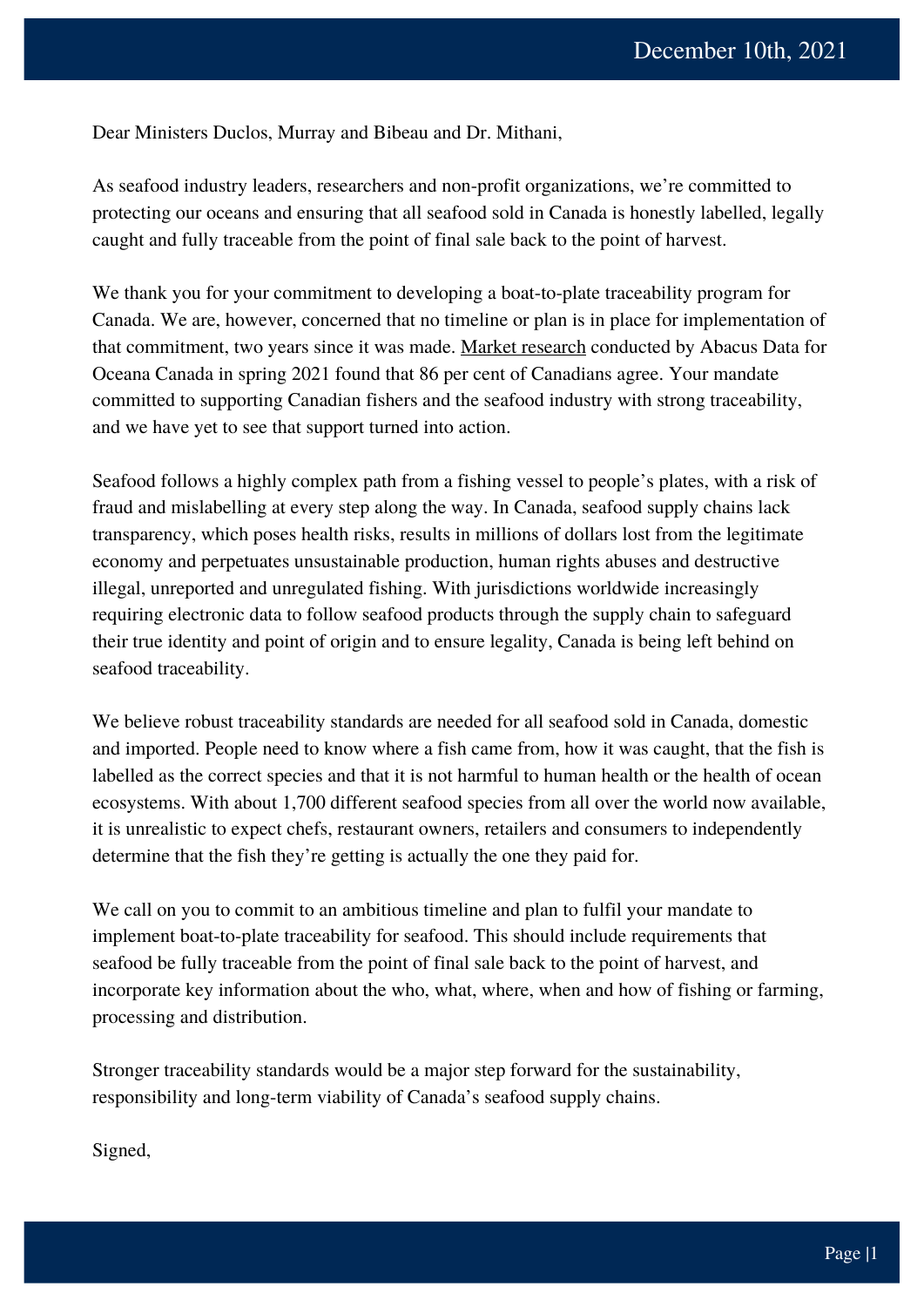Robert Hanner, Professor Department of Integrative Biology University of Guelph





















OCEAN **BRANDS** 











**OCEANA**